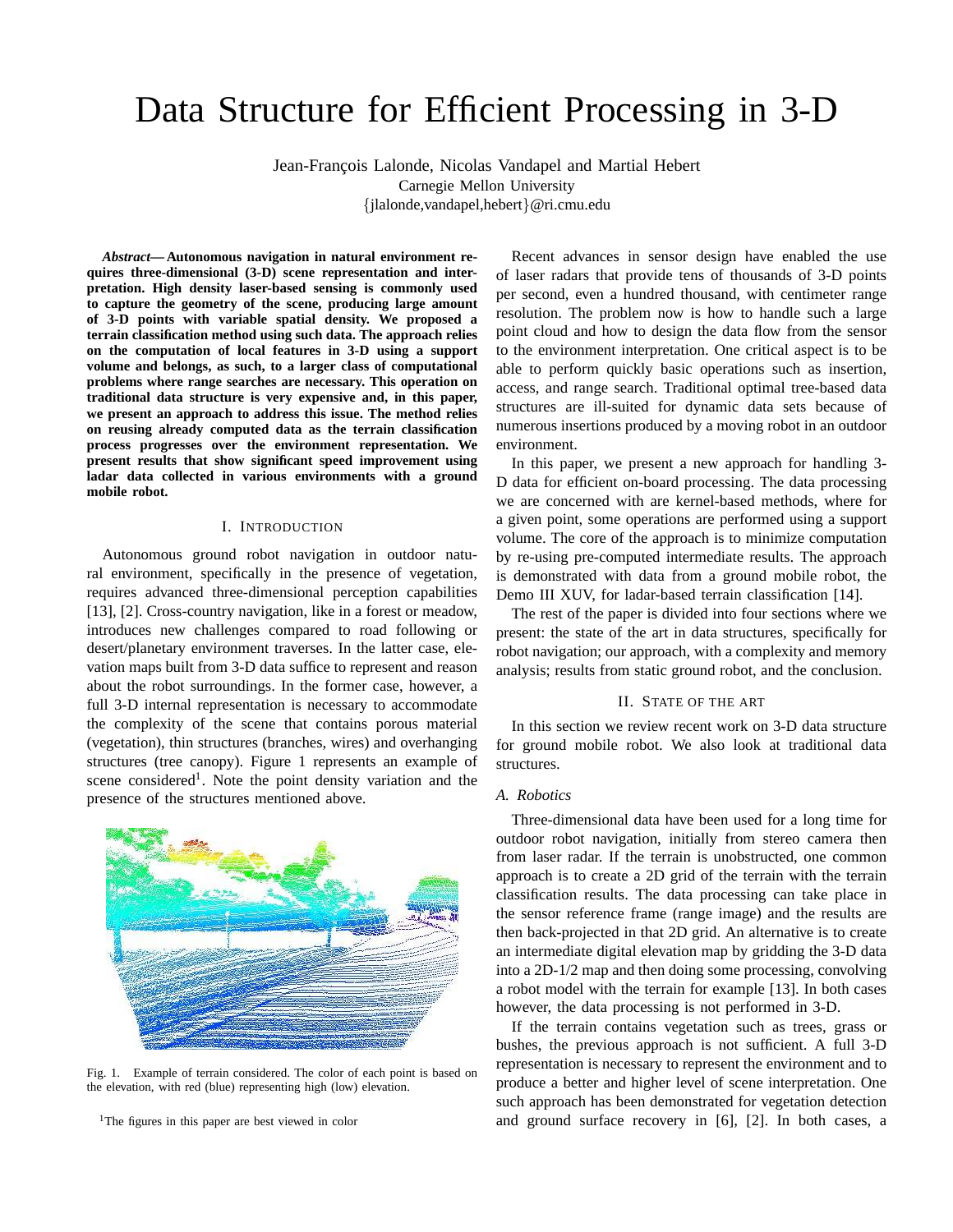dense 3-D grid representation of the environment is maintained around the robot and scrolled as it moves. A ray tracing algorithm updates each voxel by counting the number of times it has been traversed by or stopped a laser ray. Such statistics are then used to determine if the voxel is likely to be the load bearing surface or vegetation. The data processing requires data insertion and retrieval, but no range search.

Similarly, 3-D occupancy grid approaches create a voxelized 3-D model by performing insertion and access but are not optimized for range search [9].

Sometimes operations in 3-D can be reduced to 2-D operations as shown in [11] for natural environment navigation. Unfortunately, in general, we cannot follow such an approach.

## *B. Data structures*

Traditional pre-computed tree-based data structures (Kdtree, range tree) are efficient for performing range search. Unfortunately, their performance degrades rapidly as additional data are inserted after construction [10]. Lersch in [7], presents a data structure for structural segmentation of 3-D point-cloud data, called the windowed priority queue. The approach focuses on the indexing of the data for fast retrieval. The computation performed is similar to the one used in our work [14] but it is performed off-line. Approximate search is sometimes proposed, but we did not consider it in order to maintain the necessary classification rate.

Gao proposes an interesting work on efficient proximity search in 3-D for kinetic data [4]. The author extends Voronoi diagram and Delaunay triangulation to an environment made of 3-D voxels. A simple example is provided. It is not clear how we can efficiently scale this approach to handle the point density and grid resolution in our context.

Machine learning and statistical methods require efficient data structures for nearest neighbor search, range search, regression or kernel operations [8], [5]. But most of the attention is focused on high dimensional data set rather than dynamic data set.

## III. NATURE OF THE COMPUTATION

#### *A. Terrain classification*

Using 3-D ladar data as input, we perform point-wise classification to detect vegetation, thin structures and solid surfaces. The method relies on the use of the scatter matrix to extract features via principal component analysis. For each point, the approach computes the scatter matrix within a support volume and then extracts its principal component (eigenvalues). A linear combination of the components and the associated principal directions define the features. A model of the features distribution is learned off-line, prior to the mission, from labeled data. As the robot traverses a terrain, data are accumulated, features computed and maximum likelihood classification performed on-line. Figure 2 presents an example of such terrain classification. For additional details please see [14].



Fig. 2. Example of terrain classification. In red/green/blue:surfaces, scatter volumes and linear structures.

## *B. On-board robot implementation*

In order to handle a hundred thousand points per second, we previously implemented a data structure that reduces dramatically the amount of data to handle without compromising the features computation. The environment is represented as a set of sparse voxels that contain intermediate results used to compute the scatter matrix. It is straightforward to see that the scatter matrix can be decomposed in terms of sums, sums of squared and sums of cross products of 3-D point coordinates. These results are simply nine numbers. For each new point falling into a voxel, the nine numbers are updated. To compute the saliency features for a given point, range search is performed and the neighboring voxels results are summed up together to compute the scatter matrix. The voxels are accessed via a hash-map. Thus, with such a data structure, we significantly compress the data while keeping all information, regardless of the performed computation.

The computations we perform belong to a general class of processing that requires the retrieval and the use of the data within a support volume around a point of interest. We introduce here some notations

- $PCD = \{p_1, p_2, ..., p_m\}$ : point cloud data, a set of m 3-D points;
- $p_k = (x_k, y_k, z_k)$ : a 3-D point in  $PCD$ ;
- $N(p_i, s)$ : the set of points around a given point  $p_i$ , within a volume of radius or scale s, such that  $||p_i - p_k||_{\infty} \leq s$ with  $i \neq k$ ;
- $F(N(p_i, s))$ : a function over the neighborhood points.

In our case  $F = \sum_{p \in N(p_i, s)} (p - \bar{p})^T (p - \bar{p}).$  The work presented in [12] belongs to the same class of computation, but the objective is to extract simultaneously multiple planar structures using projection-based regression. The function F takes the form

$$
F(N(p_i, s)) = \frac{1}{|N(p_i, s)|h_{\theta}} \sum_{i=1}^{|N(p_i, s)|} \kappa(\frac{y_i^T \theta - p_i}{h_{\theta}})
$$

with  $\kappa$  a kernel function scaled to the bandwidth  $h_{\theta}$ . We refer the reader to [12], [1] for additional details.

This approach has been tested extensively on-board a ground robot. The processing time on the current hardware allows operation at slow speed (1-2 m/s) with a hundred thousand input points per second, depending on the complexity of the terrain. The motivation behind our recent work is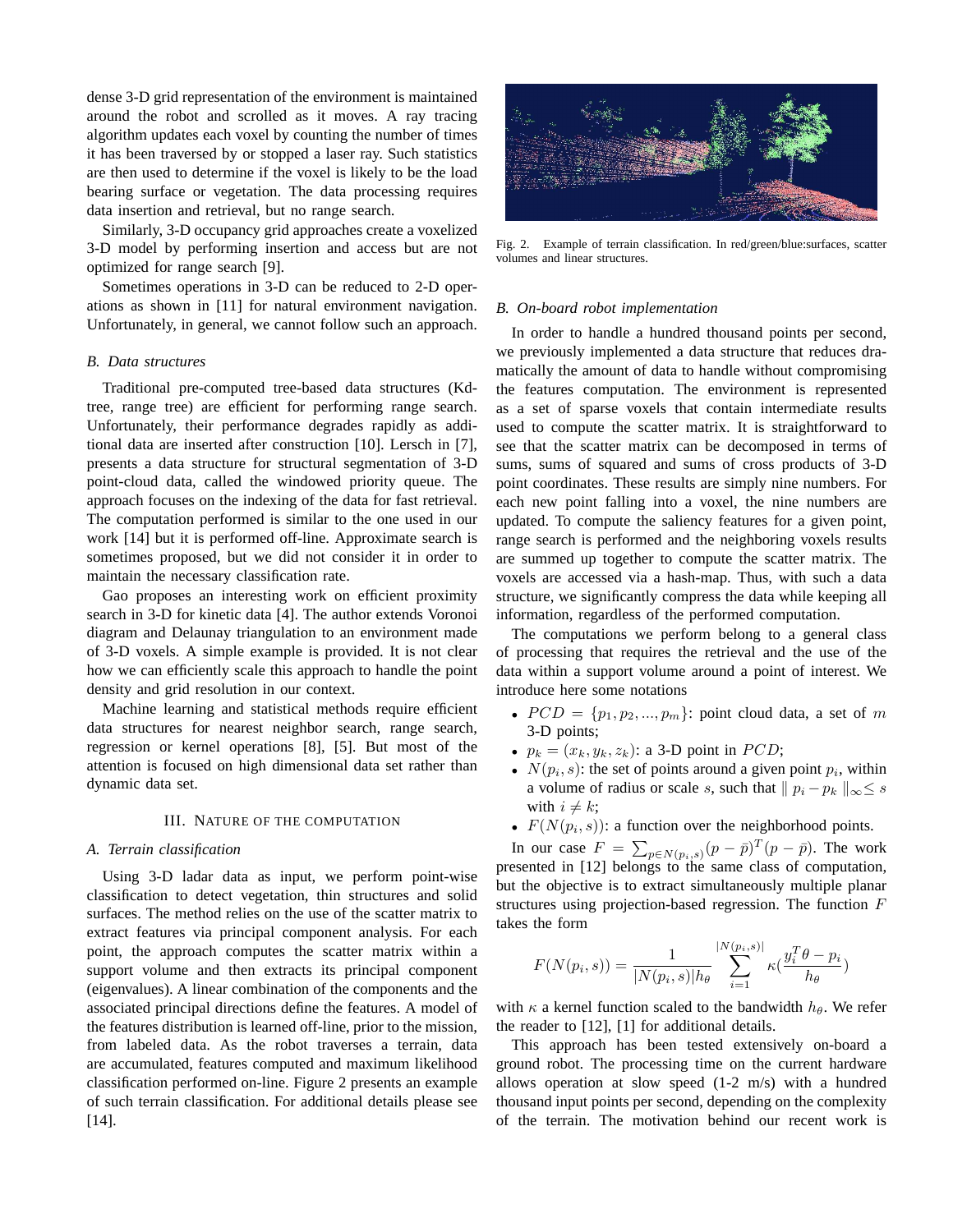to increase the processing speed to handle higher terrain representation resolution and faster robot navigation speed.

## IV. APPROACH

## *A. General principle*

Real-time area-based correlation stereo algorithms reuse previously-computed data to achieve greater execution speed. For example, in [3], Faugeras et al. decompose the zero mean normalized correlation score into partial sums, and add/remove only columns contribution as the epipolar line is scanned. A similar approach is used to handle change of line by removing/adding line contribution at the image borders. Since the nature of the computation needed for feature extraction is analogous to correlation (i.e. it can be decomposed into partial sums), we apply that principle to a voxel representation in 3-D.

However, there are two fundamental differences between the 2-D and 3-D cases that justify the need for a novel approach. First, in stereo, correlation is performed along the epipolar line, resulting in a unidirectional scanning. However, many different strategies exist to scan the 3-D space (obtained by permuting the order of axes). Figure 3 illustrates two examples. Second and most importantly, full 3-D data is usually very sparse, that is, a large number of voxels are empty. This contrasts with images in which each pixel contain information that can easily be retrieved in a subsequent step.



Fig. 3. Two possible scanning strategies in 3-D

First, we introduce some notation. Given a volume V subdivided into voxels, let:

- $n = n_x \times n_y \times n_z$  the total number of voxels in the volume;
- $v$  be the number of occupied (non-empty) voxels in the volume;
- $k = (2r+1)$  the neighborhood size (eg. for range search), where  $r$  is the radius, in number of voxels

We derive the following equations to compute the number of voxels that need to be visited for range search computation. We do not take into account the differences that may arise at the boundaries of the volume: for a large volume, they are assumed to be negligible. We also assume that  $k$  is the same in each dimension.

## *B. Brute force approach*

*1) Description:* The implementation presented in Section III-B, relies on a brute force approach [14] that visit the whole  $k<sup>3</sup>$  neighborhood each time: a hash map is used as a data structure and occupied voxels are scanned in random order.

*2) Analysis:* The total number of visited voxels is simply

$$
t_{brute} = v k^3 \tag{1}
$$

This method takes advantage of the sparseness of the data: only occupied voxels are visited. However, on the dense regions, much of the computations are repeated many times because neighborhoods overlap.

## *C. Naive approach*

*1) Description:* A naive approach would be to act as if the volume was densely populated, that is, to scan the whole volume in an ordered way while executing neighborhood computation for every voxel, even the empty ones. This is the direct translation of the 2-D approach using 3-D data.

An appropriate data structure is the dense voxel representation, in which memory space is reserved for each voxel of the volume at the beginning. The drawback of this choice is that memory usage is mostly inefficient, thus limiting the volume of interest. It is, however, much faster since it does not require hash key computation, and allows ordered traversal of the volume.

*2) Analysis:* Since it re-uses previously-computed data and recomputes neighborhood slices each time, the number of visited voxels at each step is  $2k^2$ . Since it is done over the whole volume,  $n = v$ , and the total number of visited voxel is

$$
t_{naive} = 2nk^2 \tag{2}
$$

This method does not take advantage of the sparseness of the data, and must scan the whole volume each time. The condition for  $t_{naive}$  to be less than  $t_{brute}$  is :

$$
t_{naive} < t_{brute} : 2nk^2 < vk^3
$$
\n
$$
\frac{v}{n} > \frac{2}{k}
$$

If  $k = 9$ , then  $v/n > 0.23$ . At least 23% of the voxels in the volume must be valid for the naive method to be faster than the brute force. As our experimental results show (Section V), the  $v/n$  ratio tends to be very low, typically under 2%, justifying the need for a better approach.

## *D. Memory-based approach*

*1) Description:* This method takes advantage of the dense regions in the volume. The principle is the same as in Section IV-C, but the computations are done only on the occupied voxels. Therefore, this algorithm will need to find the *previous occupied voxel* and see if it is close enough, that is, if the distance between the two is less than  $k/2$ . This concept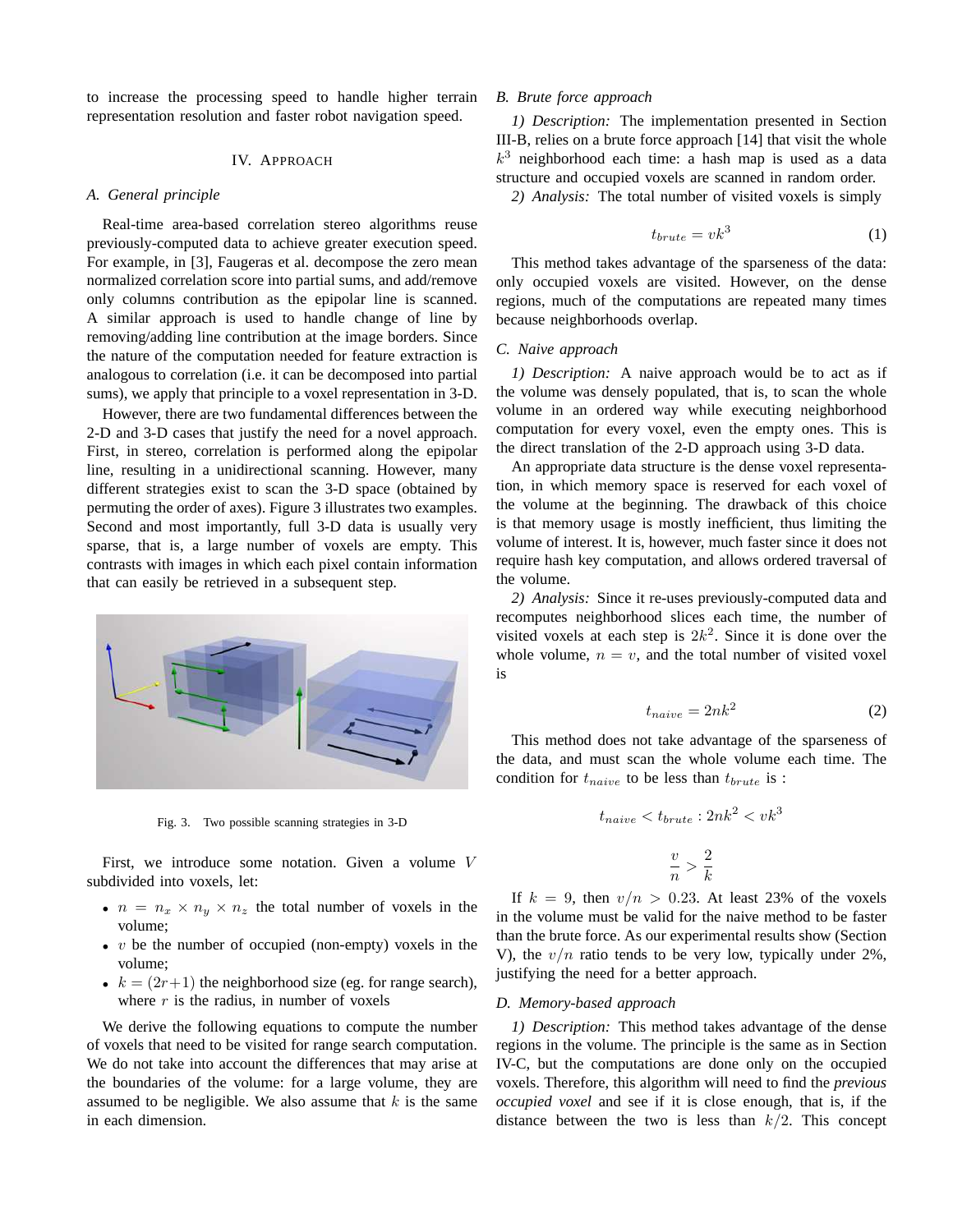is related to the volume traversal order because it directly depends on the scanning direction.

To help formalize the problem, we follow a two-step procedure: first we assume a constant cost independent of the number of visited voxels so we can derive easily a lower bound on the  $\frac{v}{n}$  ratio, second we determine the expression for this cost.

*2) Simplified lower bound estimation:* Since this approach requires the voxels to be scanned in predetermined order, let d be the distance (in number of voxels) between the current voxel and the previous occupied voxel in the volume, along the scanning direction. Let  $X$  be the discrete random variable representing  $d$ . The distribution of  $X$  depends only on the data.

For the sake of simplicity, we first assume that, for a given voxel  $v_p$ , the range search computation will require visiting  $\alpha k^2$  voxels if  $d < \frac{k}{2}$ , and  $k^3$  otherwise, with constant  $\alpha$ . Moreover, since every voxel in the whole volume must be analyzed, a cost of n must be added.  $t_{memory}$  is computed as the expected cost:

$$
t_{memory} = v\left(\alpha k^2 P[X < \frac{k}{2}] + k^3 P[X \ge \frac{k}{2}]\right) + n
$$
\n
$$
= v\left(\alpha k^2 P[X < \frac{k}{2}] + k^3 (1 - P[X < \frac{k}{2}])\right) + n
$$
\n
$$
= v\left((\alpha k^2 - k^3) P[X < \frac{k}{2}] + k^3\right) + n
$$

The condition for  $t_{memory}$  to require less operations than  $t_{brute}$  becomes:

$$
v\left((\alpha k^2 - k^3)P[X < \frac{k}{2}] + k^3\right) + n < vk^3
$$
\n
$$
\frac{v}{n} > \frac{1}{(k^3 - \alpha k^2)P[X < \frac{k}{2}]}
$$

For example, if half of the occupied voxels are located within less than  $\frac{k}{2}$  distance from the previous occupied voxel (that is,  $P[X \leq \frac{k}{2}] = 0.5$ ), the condition becomes

$$
\frac{v}{n}>\frac{1}{0.5k^3-\alpha k^2}
$$

If  $k = 9$  and  $\alpha = 1$  then  $\frac{v}{n} > 0.00352$ . In that case, at least 0.3% of the voxels in the volume must be valid for this method to visit fewer voxels than the first.

*3) Lower bound estimation:* Now, we relax the previous assumption and consider the general case where the number of visited voxels depends on  $d$ . Figure 4 illustrates this problem in 2-D. Since  $d = 2$ , the two rightmost columns are added to the neighborhood of the voxel at  $(2, 2)$ , and the two leftmost columns are subtracted. In total, four columns (instead of five) must be computed.

We define  $\overline{d}$  as the expected value of d over those voxels for which  $d < \frac{k}{2}$ .



Fig. 4. Illustration of data reuse with sparse 2-D data with  $k = 5$ . Each square is a voxel, and dots indicate occupied voxels.

$$
\bar{d} = \sum_{d=1}^{\frac{k}{2}-1} d \frac{P(X=d)}{P(X<\frac{k}{2})}
$$

 $t_{memory}$ , in the general case, becomes

$$
t_{memory} = v\left((2\bar{d}k^2 - k^3)P[X < \frac{k}{2}] + k^3\right) + n \quad (3)
$$

In the worst case,  $P[X \leq \frac{k}{2}] = 0$ , Equation 3 becomes  $t_{memory} = vk^3+n$ , which is equivalent to  $t_{memory} = t_{brute} +$  $n.$  The only difference with the brute force method is the need to visit each voxel in the volume. The condition for  $t_{memory}$ to require less operations than  $t_{brute}$  becomes:

$$
\frac{v}{n} > \frac{1}{\left(k^3 - 2\bar{d}k^2\right)P[X < \frac{k}{2}]}\tag{4}
$$

As shown in Section V-B, Equation 4 is a lower limit on which we can guarantee faster execution.

## *E. Algorithm and data structure*

The proposed algorithm is illustrated in pseudo-code by Algorithm 1. In this example, the scanning order is specified as input by the user, and the algorithm automatically determines in what direction it should look for re-usable data.

The data structure previously used in Section IV-C.1 is insufficient for the needs of Algorithm 1. We therefore propose a variant of the dense voxel representation that maintains an array of pointers to previously visited occupied voxels in memory. Figure 5 illustrates the principle in 2-D, but it is easily generalizable to higher dimensions. The  $5 \times 4$  grid is the original dense voxel representation, and the two additional arrays are pointers to previously-visited, occupied voxels in memory. In this example, the scanning order is  $x$  then  $y$ , and the current voxel  $v_c$  is filled in blue, whereas the previously visited voxels are shown in a lighter shade of blue. The occupied voxels are dotted. The algorithm has access to the nearest previously visited occupied voxel just by looking at the cells in red, which correspond to the  $(x, y)$  position of  $v_c$ .  $v_p$ (position  $(2, 0)$  in this example), can then easily be retrieved.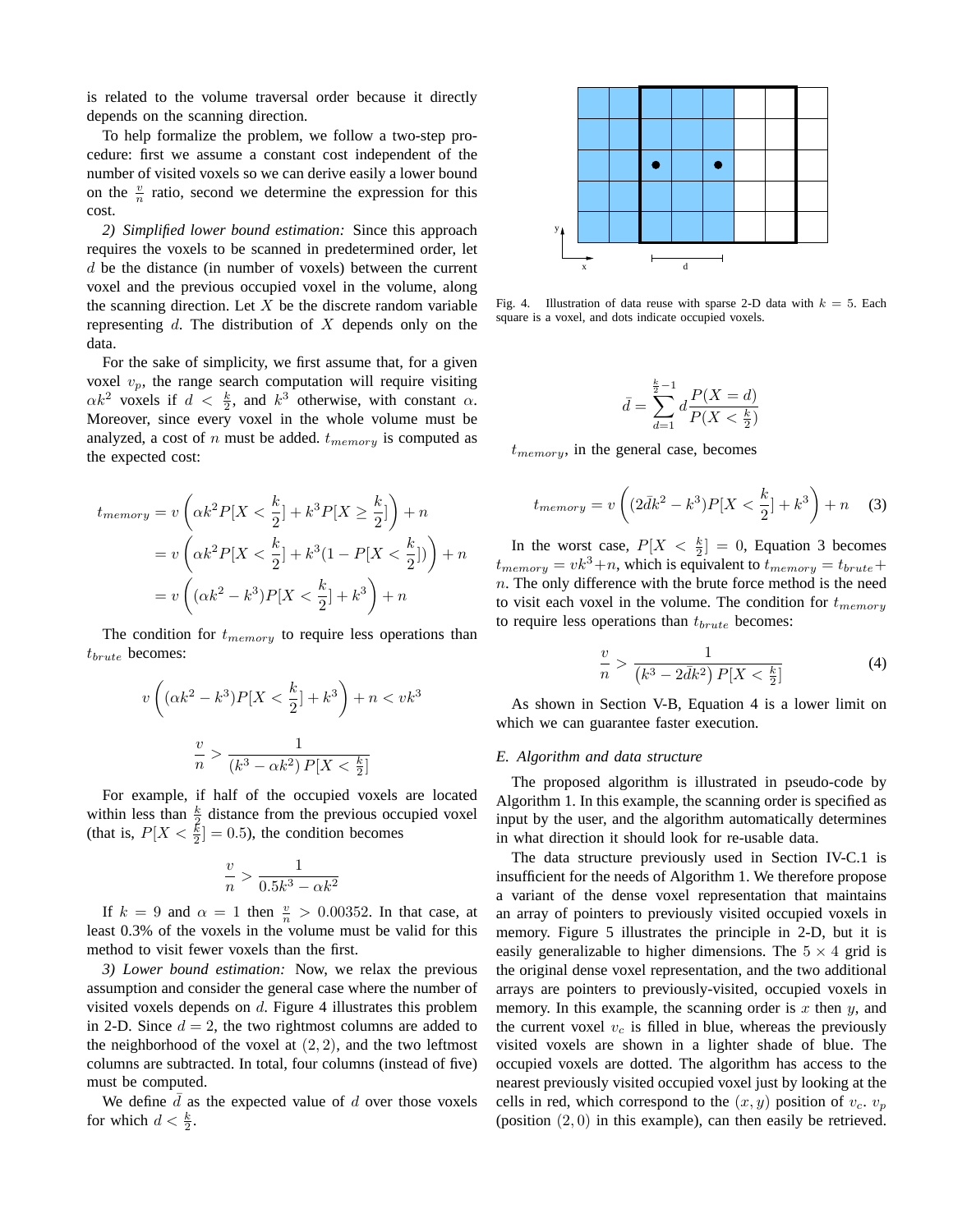## **Algorithm 1** General scanning algorithm

**Require:** V the voxelized volume and its boundaries

- 1: **for** every occupied voxel in V **do**
- 2:  $v_c \leftarrow V(x, y, z)$ , the current occupied voxel
- 3: Retrieve d, the distance to the closest occupied voxel that has already been visited, and  $dir$ , the direction associated with it
- 4: **if**  $d \geq \frac{k}{2}$  **then**
- 5:  $n_c \leftarrow$  the whole  $k^3$  neighborhood. {There's no sufficiently close occupied voxel}
- 6: **else**
- 7: Retrieve  $v_p$ , the previous occupied voxel located at distance d in direction dir of  $v_c$
- 8:  $n_p \leftarrow$  stored neighborhood computation of  $v_p$
- 9:  $s_p \leftarrow$  the d rightmost (along dir) slices of  $v_p$
- 10:  $s_c \leftarrow$  the d leftmost (along dir) slices of  $v_c$

11:  $n_c \leftarrow n_p - s_p + s_c$ 

- 12: **end if**
- 13: **end for**



Fig. 5. 2-D example of the proposed data structure. Occupied voxels are dotted, and the interest voxel is blue. The previously visited voxels are drawn in a lighter shade of blue. The cells in red point to the previous valid result along their respective dimension.

## V. RESULTS

## *A. Implementation and data collection*

We implemented a templatized version of Algorithm 1 and the corresponding data structure in C++ for Linux OS. In order for it to be efficient, we paid attention to basic rules such as not to perform costly run-time operations (polymorphism) and to access the data only using references. The code runs on a regular PC (Intel Xeon, 2.8 GHz, 1.5 GB RAM).

The data used in this paper were collected using the GDRS eXperimental Unmanned Vehicle [6]. This car-sized autonomous vehicle is equipped with a high-speed rugged range sensor that produces more than 100,000 3-D points per second with cm range resolution. The laser is mounted on a turret scanning the ground surface. The field tests were conducted at Fort Indiantown Gap in Pennsylvania in December 2004. Various terrain types were traversed including unstructured roads, forest and meadows.

#### *B. Validation of theoretical results*

To validate the derivation of Section IV-D, a set of synthetic random data is generated over a volume of interest with various uniform point density. We compute the speedup obtained by comparing the brute force method of Section IV-B with the optimal method of Section IV-D.3. The values of  $\bar{d}$  and  $P[X \lt \frac{k}{2}]$  are also computed to determine the lower bound predicted by Equation 4. Figure 6 shows the results obtained experimentally.



Fig. 6. Validation of theoretical results. The vertical line indicates the lower bound predicted by Equation 4.

These results emphasize the fact that if Equation 4 is satisfied, the new method is guaranteed to be faster than the first. Under this limit, there is no guarantee because the analysis is only considering the average over the whole volume and not taking into account the local clustering of the data.

#### *C. Creation and insertion*

The creation of the data structure is done only once at the initialization of the process. For a 200x200x30 grid, it takes 720 ms to create the 1.2 million voxels. Moreover, with 10 cm grid voxels, we can insert nearly three million points per second. In our application, each voxel stores nine 64-bit values for saliency computation. Moreover, each element in the additional arrays introduced in Section IV-E are 32-bit pointers, and results are contained within three 64-bit values. The total memory usage, for the flat ground example shown in Table I is:

$$
memory = 200 \times 200 \times 30 \times 9 \times 64
$$
  
+ 200 \times 200 \times 32 + 2 \times 200 \times 30 \times 32  
+ 59,275 \times 3 \times 64  

$$
\approx 84MB
$$

Similarly we obtain 112 MB for the forest and 126 MB for the tall grass environment. Those memory requirements are well within current computers memory capabilities.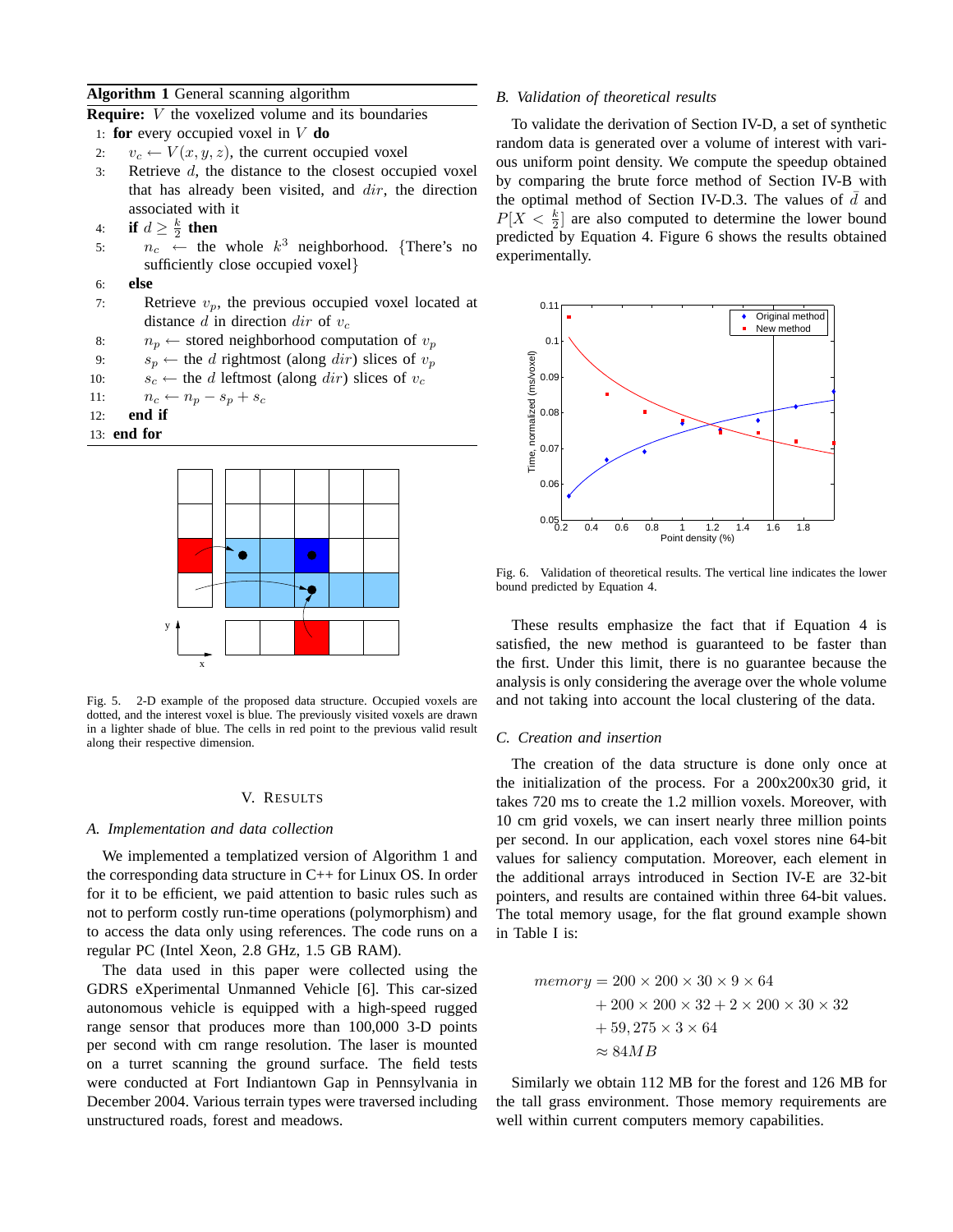TABLE I STATISTICS FOR THE DIFFERENT TERRAINS WITH 10 CM VOXELS.



Fig. 7. Point density influence for the tall grass data set. (a) With raw data (117,000 occupied voxels). (b) With data sub-sampled 10 times (55,000 occupied voxels). (c) With data sub-sampled 100 times (9500 valid voxels).



Fig. 8. Voxel size influence for the flat terrain data set at full density. (a) 5 cm voxel size. (b) 10 cm voxel size. (c) 20 cm voxel size.

#### *D. Comparison for different terrain types*

In this section, we compare and analyze the performance of our approach for different types of terrain: bare ground (Figure 9-(a-c)), highly cluttered forest (Figure 9-(d-f)) and an open space with vegetation cover (Figure 9-(g-i)). The bare ground scene includes a gravel trail bordered by a jersey barrier. A concertina wire is laid across the trail. The forest scene is made of large tree trunks scattered over a rough terrain covered with short grass and debris. The last terrain is a side slope covered by dense, dry, waist-high grass, with some large poles present. The statistics relative to each data set are presented in Table I. The initial results seem to show that the type of terrain does not influence  $\bar{d}$  and  $P[X < \frac{k}{2}]$ . We think that the very high point density of each data set may have leveled the results.

The center column of Figure 9 illustrates the histograms of the distribution of  $X$  for different strategies. The strategies illustrated represent the direction in which the previous occupied voxel is searched (top-right: *x*, bottom-left: *y*, bottom-right: *z*, top-left: best of the three). As expected, the optimal strategy always shows the highest peak at 1, whereas the *z* strategy always gives the lowest. This is because the ground plane is

roughly aligned with the *xy*-plane, so adjacent occupied voxel are more likely to be on that plane than along the *z* direction.

The speed improvement over the previous method is illustrated by the third column of Figure 9. The blue curve indicates the performance (in ms per occupied voxel) of the previous method and the red curve shows the performance of the new method. The speedup is substantial, and increases with the radius r used for range search. For example, at the current voxel size used on-board of the robot of  $r=0.4$  m, the new method is 4.6 times faster on the flat ground example, 5.5 times on the forest example, and 3.6 times on the tall grass, which results in an average speedup of approximately 4.5 over the three examples.

## *E. Parameters influence*

In this section, we analyze the influence of two important parameters: the point density, which depends on the sensor used, and the voxel size that is passed as input to the system.

*1) Point density:* Intuitively, denser data means a larger number of occupied voxels, which in turn implies a higher probability of overlapping neighborhoods. This is confirmed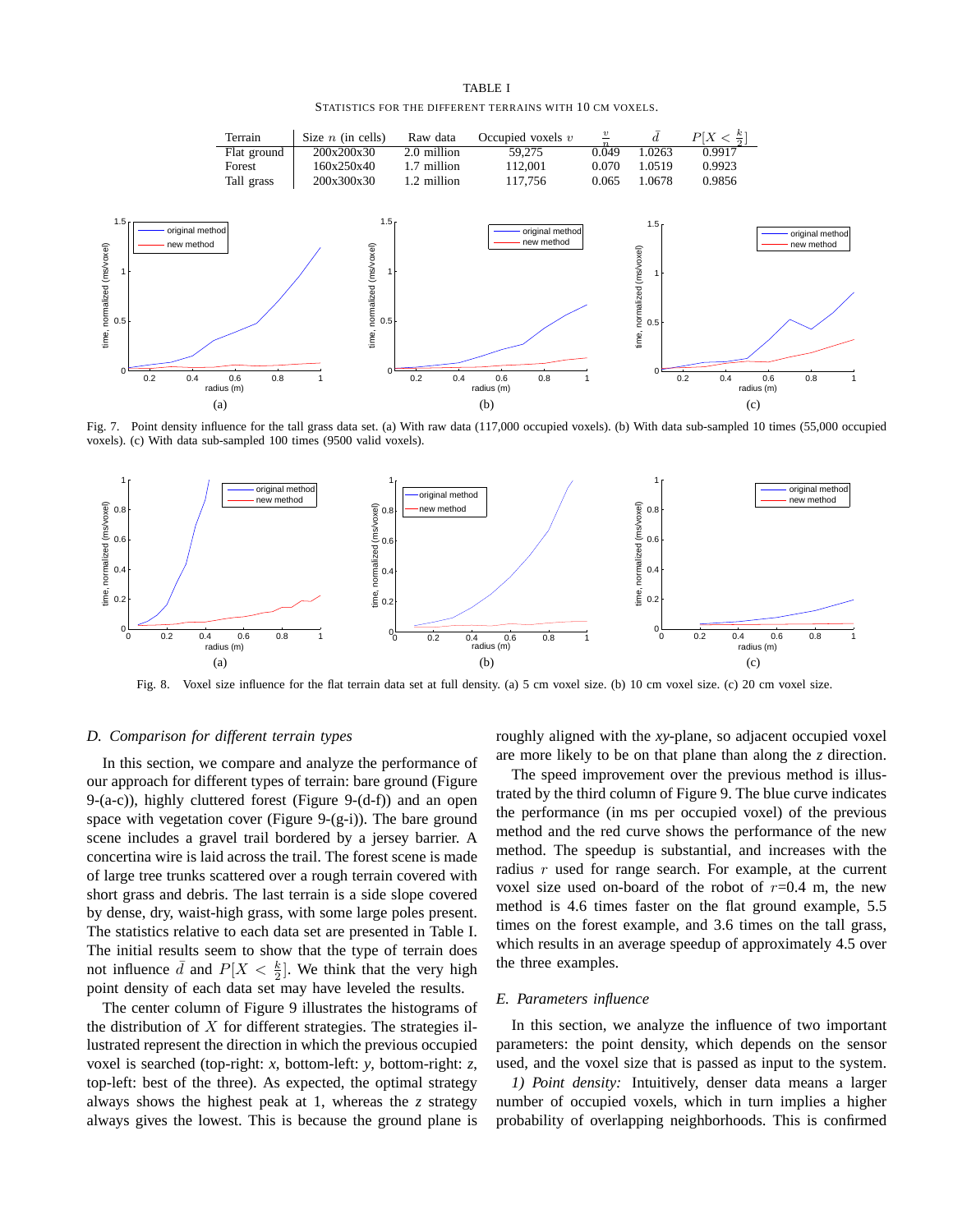by experimental results obtained by artificially varying point density by sub-sampling the original data set 10 and 100 times. Timing results for the tall grass example are shown in Figure 7. We observe that the new method performs faster with denser data. In addition, Table II shows relevant statistics for those three examples. We can see that  $P[X \lt \frac{k}{2}]$  increase and  $d$  decrease with higher point density, which confirms our intuition.

On the other hand, it is interesting to note that the previous method runs *slower* with denser data. This is explained by the fact that, for each voxel, the neighborhood is likely to contain more points than with sparser data. Therefore, the number of visited voxel per occupied voxel is higher, hence the increase in computation time.

TABLE II RESULTS STATISTICS FOR THE POINT DENSITY INFLUENCE.

| Sub-sampling   | Raw points | Occupied voxels $v$ | d    | $P[X \leq \frac{k}{2}]$ |
|----------------|------------|---------------------|------|-------------------------|
| $0$ (raw data) | 1,251,402  | 117.756             | 1.06 | 0.9856                  |
| 10             | 114.161    | 54,808              | 1.2  | 0.9617                  |
| 100            | 10.390     | 9.469               | 1.97 | 0.6926                  |

*2) Voxel size:* We observe that, for a smaller voxel size, the number of voxels must be greater to keep the same range search radius r. For example, if  $r = 4$  with voxel size of 10 cm, then  $r = 8$  with voxel size of 5 cm, so 8 times more voxels must be visited than before. More generally, if  $v_{size}$  is the voxel size and  $n_{neigh}$  the number of neighbors of a voxel, then with  $v_{size}/k$  we get  $k^3 n_{neigh}$  neighbors. Moreover, smaller voxel size increases the number of holes in the data, which in turn increases  $\bar{d}$  and decreases  $P[X < \frac{k}{2}]$ , as shown in Table III. Figure 8 shows timing results obtained by running the previous and new method on the same full resolution data set and varying only the voxel size. The running time is indeed much slower with a voxel size of 5 cm versus 10 cm. Interestingly, the difference is not as obvious when comparing 10 and 20 cm.

These results show the important compromise relative to this parameter. An increasingly high voxel size will result in faster performance, but also in a loss of precision in scene details. Indeed, much of the high frequency content of the scene will be lost. On the other hand, if the voxel size is too low, the details will be preserved, but the running time will be much slower. The best parameter (10 cm in our case) is found by running benchmark tests on typical examples.

#### VI. CONCLUSION

In this paper we present a method inspired by dense stereocorrelation in order to improve the computation speed of 3-D ladar data analysis for terrain classification. It should be noted that any computation based on a support volume and divisible into elementary sums can take advantage of this work. The approach relies on the reuse of computed data. The approach is validated on ladar data obtained in various environments using the Demo III XUV.

For the three typical data set analyzed, we observed significant improvement in execution speed without noticeable differences between the various terrain types studied. We achieve on average a 4.5 fold speedup with a voxel size of 0.1 m and a range search radius of 0.4 m. Those parameters are the ones used in the field tests reported in [14].

The current implementation is based on a static data structure and a uniform weighting scheme of the contribution of the different volume elements. We are working on the implementation of a scrolling version that will allow us to test it live on-board the ground vehicle. Also, we are investigating a different weighting scheme to extend this work to generic kernel-like computation.

#### ACKNOWLEDGMENTS

Prepared through collaborative participation in the Robotics consortium sponsored by the U.S Army Research Laboratory under the Collaborative Technology Alliance Program, Cooperative Agreement DAAD19-01-209912. The authors would like to thank General Dynamics Robotic Systems for its support.

#### **REFERENCES**

- [1] H. Chen and P. Meer. Robust computer vision through kernel density estimation. In *European Conference on Computer Vision*, 2002.
- [2] A. Kelly et al. Toward reliable off-road autonomous vehicle operating in challenging environments. In *International Symposium on Experimental Robotics*, 2004.
- [3] O. Faugeras et al. Real-time correlation-based stereo : algorithm, implementations and applications. Technical Report RR-2013, INRIA, 1993.
- [4] J. Gao and R. Gupta. Efficient proximity search for 3-d cuboids. In *Computational Science and Its Applications*, volume 2669 of *Lecture Notes in Computer Science*, 2003.
- [5] A. Gray and A. Moore. Data structures for fast statistics. Tutorial presented at the International Conference on Machine Learning, 2004.
- [6] A. Lacaze, K. Murphy, and M. DelGiorno. Autonomous mobility for the demo iii experimental unmanned veh icles. In *Proceedings of the AUVSI Conference*, 2002.
- [7] J. Lersch, B. Webb, and K. West. Structural-surface extraction from 3-d laser-radar point clouds. In *Laser Radar Technology and Applications IX*, volume 5412. SPIE, 2004.
- [8] T. Liu, A. Moore, A. Gray, and K. Yang. An investigation of practical approximate nearest neighbor algorithms. In *Neural Information Processing Systems*, 2004.
- [9] H. Moravec. Robot spatial perception by stereoscopic vision and 3d evidence grids. Technical Report CMU-RI-TR-96-34, Carnegie Mellon Univeristy, 1996.
- [10] H. Samet. *The Design and Analysis of Spatial Data Structures*. Addison-Wesley, 1989.
- [11] A. Talukder, R. manduchi, A. Rankin, and L. Matthies. Fast and reliable obstacle detection and segmentation for cross-country navigation. In *IEEE Intelligent Vehicle Symposium*, 2002.
- [12] Ranjith Unnikrishnan and Martial Hebert. Robust extraction of multiple structures from non-uniformly sampled data. In *IEEE/RSJ International Conference on Intelligent Robots and Systems*, 2003.
- [13] N. Vandapel, R. Donamukkala, and M. Hebert. Unmanned ground vehicle navigation using aerial ladar data. *To appear in the International Journal of Robotics Research*, 2005.
- [14] N. Vandapel, D. Huber, A. Kapuria, and M. Hebert. Natural terrain classification using 3-d ladar data. In *IEEE International Conference on Robotics and Automation*, April 2004.